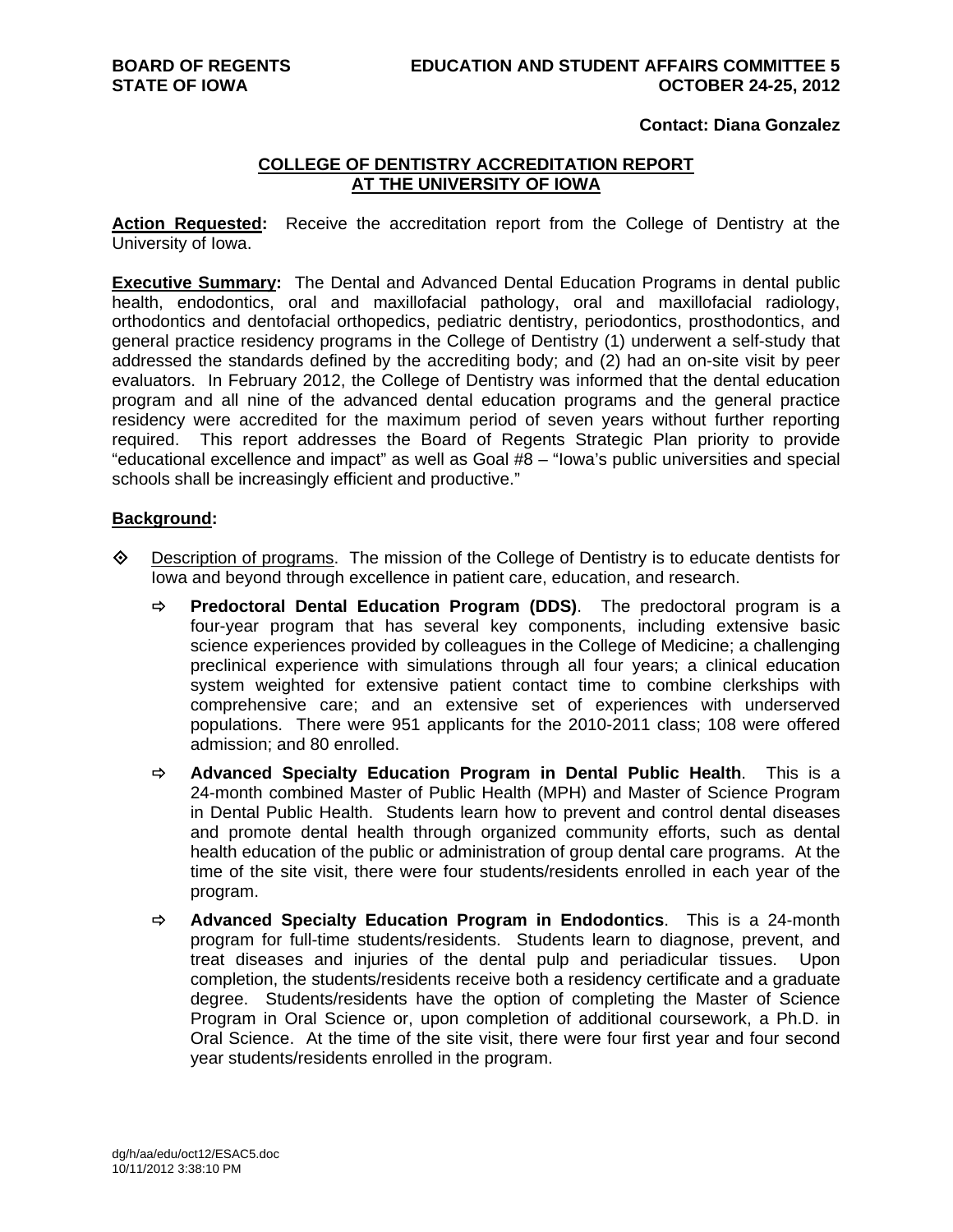- **Advanced Specialty Education program in Oral and Maxillofacial Pathology**. This is a 35-month full-time program. Students study the nature, identification and management of diseases (causes, processes, and effects) affecting the oral and maxillofacial regions. Upon completion, students/residents receive both a residency certificate and a graduate degree. Students/residents have the option of completing a Master of Science Program in Oral Science, or, upon completion of additional coursework, a Ph.D. in Oral Science. At the time of the site visit, there was one first-year, one second-year, and one third-year student/resident enrolled in the program.
- **Advanced Specialty Education program in Oral and Maxillofacial Radiology**. This is a 36-month full-time program. Students learn to produce and interpret images and data produced by all modalities of radiant energy used for the diagnosis and management of diseases in the oral and maxillofacial region. Upon completion, students/residents receive both a residency certificate and a graduate degree. Students/residents have the option of completing a Master of Science Program in Oral Science, or, upon completion of additional coursework, a Ph.D. in Oral Science. At the time of the site visit, the program had one first-year, one second-year, and one third-year student/resident enrolled.
- **Advanced Specialty Education Program in Orthodontics and Dentofacial Orthopedics**. This is a 24-month full-time program where students/residents learn to diagnose, prevent, intercept, and correct malocclusion and neuromuscular/skeletal abnormalities of the orofacial structures. Upon completion, students/residents receive both a residency certificate and a graduate degree. Students/residents have the option of completing a Master of Science Program in Oral Science or, upon completion of additional coursework, a Ph.D. in Oral Science. At the time of the site visit, the program had five first-year and five second-year students/residents enrolled.
- **Advanced Specialty Education Program in Pediatric Dentistry**. This is a 24-month full-time program that instructs students/residents in providing primary and comprehensive preventive and therapeutic oral health care for infants and children through adolescence. Upon completion, students/residents receive a residency certificate. The program also offers a 36-month full-time combined pediatric dentistry and dental public health program which awards a certificate in pediatric dentistry and a Master of Science in Dental Public Health. At the time of the site visit, the program had four first-year and three second-year students/residents enrolled.
- **Advanced Specialty Education Program in Periodontics**. This is a 36-month full-time program that instructs students/residents in the prevention, diagnosis, and treatment of diseases of the supporting and surrounding tissues of the teeth or their substitutes and the maintenance of health, function, and esthetics of these tissues or structures. Upon completion, students/residents receive both a residency certificate and a graduate degree. Students/residents have the option of completing a Master of Science Program in Oral Science or, upon completion of additional coursework, a Ph.D. in Oral Science. At the time of the site visit, the program had two first-year, two second-year, and one third-year students/residents enrolled.
- **Advanced Specialty Education Program in Prosthodontics**. This is a 34.5-month full-time program that instructs students/residents in the diagnosis, treatment planning, rehabilitation, and maintenance of the oral function of patients with clinical conditions associated with missing teeth and/or oral and maxillofacial tissues using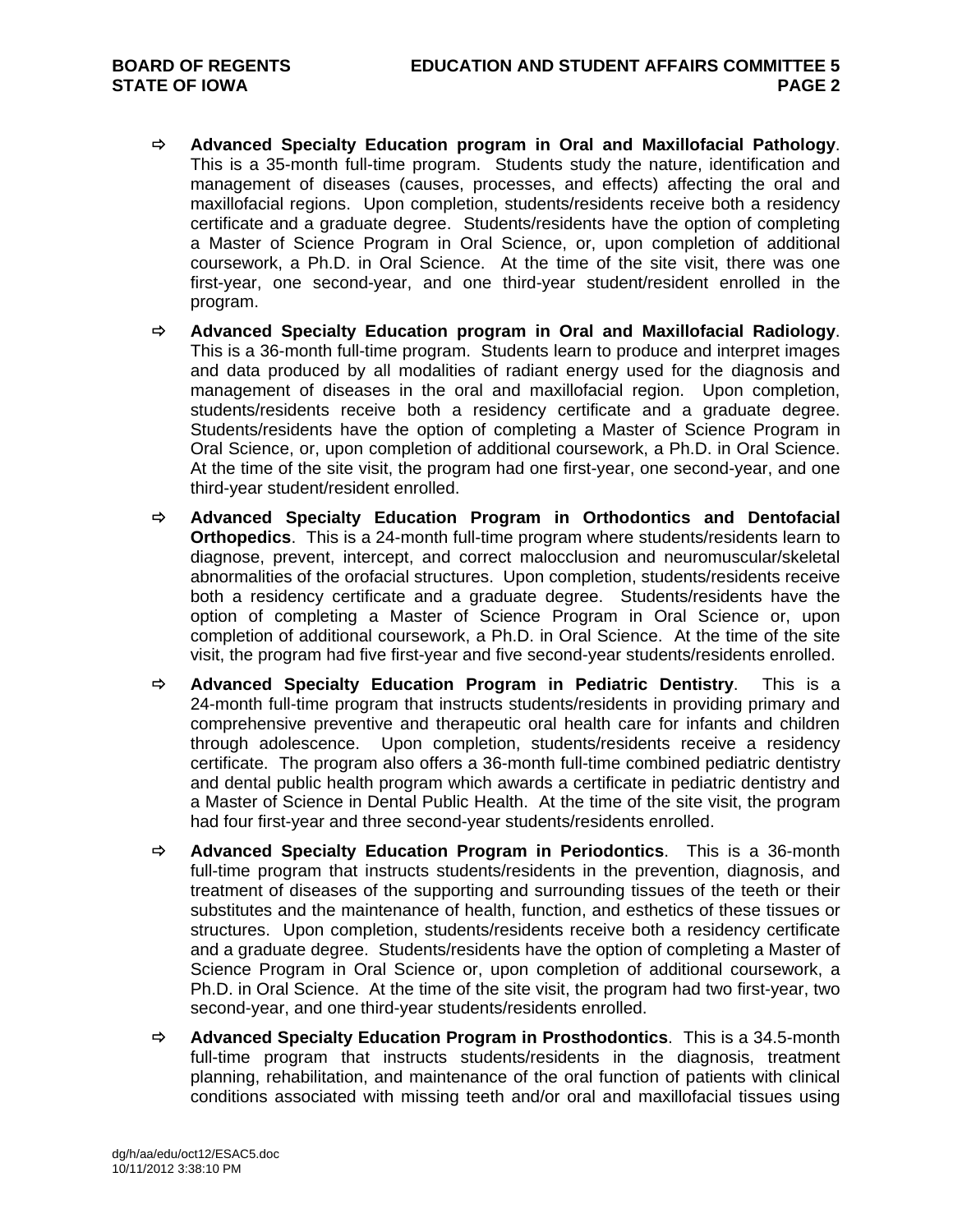biocompatible substitutes. Upon completion, students/residents receive both a residency certificate and a graduate degree. Students/residents have the option of completing a Master of Science Program in Oral Science or, upon completion of additional coursework, a Ph.D. In Oral Science. At the time of the site visit, there were two students/residents enrolled in each year of the program.

- **Advanced Education Program in General Practice Residency**. This is a 12-month full-time program which provides training beyond the level of predoctoral education in oral health care using applied basic and behavioral sciences. Upon completion, graduates are awarded a residency certificate. At the time of the site visit, there were four students/residents enrolled in the program.
- Purpose of Accreditation. An accredited educational program is recognized by its peers as having met national standards for its development and evaluation. To employers, graduate schools, and licensure, certification, and registration boards, graduation from an accredited program signifies adequate preparation for entry into the profession. In fact, many of these groups require graduation from an accredited program as a minimum qualification. Therefore, accreditation is also critical for recruitment of new students.
- $\diamond$  Accrediting Agency. The accrediting body is the Commission on Dental Accreditation (CODA).
- **Example 2** Review Process. The self-study prepared by the College of Dentistry contained the responses to the standards required by the accrediting body. CODA requires different sets of standards for each level.<sup>1</sup> The standards applicable to the advanced specialty dental education programs also include requirements specific to each of the specialty areas.
	- $\Rightarrow$  Predoctoral dental education standards institutional effectiveness; education program; faculty and staff; educational support services; patient care services; and research program.
	- $\Rightarrow$  Advanced specialty dental education programs standards institutional commitment/program effectiveness and affiliations; program director and teaching staff; facilities and resources; curriculum and program duration; advanced education students/residents; research.
	- $\Rightarrow$  Advanced education program in general practice residency standards institutional and program effectiveness; educational program; faculty and staff; educational support services; and patient care services.
- $\Diamond$  On-Site Team Report. In September 2011, the visiting team identified strengths and weaknesses of the program. The team also determined that the College of Dentistry was in compliance with CODA's policies and procedures. The site team offered a number of suggestions to enhance the predoctoral dental education program and the advanced specialty education programs in oral and maxillofacial radiology; pediatric dentistry; and prosthodontics. No suggestions were cited for the advanced specialty education programs in dental public health; endodontics; oral and maxillofacial pathology; orthodontics and dentofacial orthopedics; periodontics; and the general practice residency. Suggestions offered by the site team do not constitute accreditation or compliance requirements.

 $\overline{a}$ 

<sup>&</sup>lt;sup>1</sup> The complete text of standards is available at  $\frac{http://www/ada.org/115.aspx.}{}$